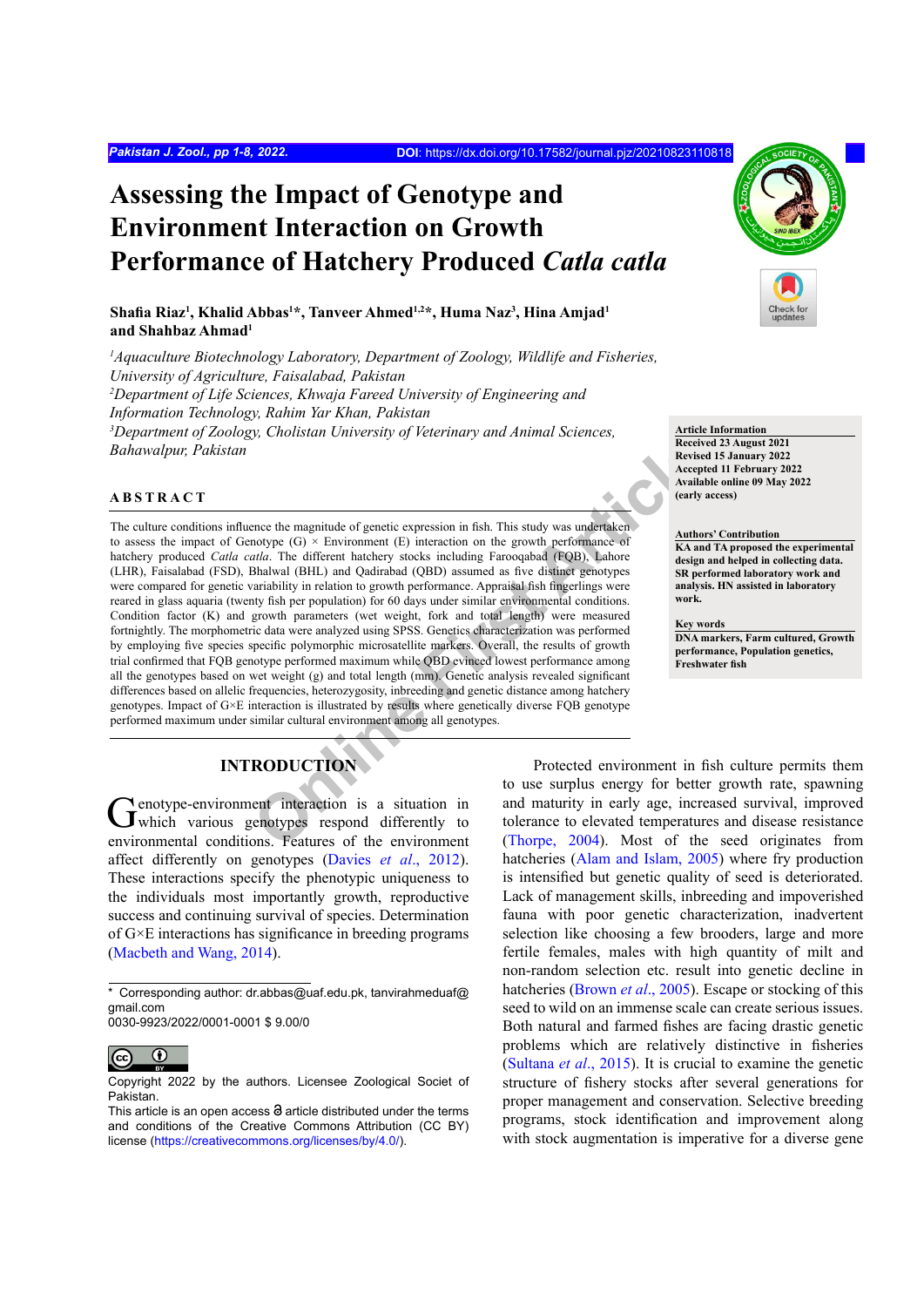pool [\(Ciftci and Okumus, 2002](#page-6-4)).

Better growth and maximum yield rely on genetic diversity in any aquaculture species. It is the key to *protect*  a species to become extinct (Ashley *et al*., 2003), as it presents the base for adaptation in continuous varying environment. Lack of knowledge has led to genetic variability loss and declined commercial traits like growth rate, yield, immunity and health, might result into gene fixation and ultimately extinction of species. Unintentional hybridization of *C. catla* with *L. rohita* and *C. mrigala*  might be a reason of poor growth performance ([Simonsen](#page-6-5) *et al*[., 2004](#page-6-5)). Consequently, immensity of genetic diversity is needed to manage and conserve the depleting populations [\(Sultana](#page-6-3) *et al*., 2015).

The *C. catla*, is a freshwater fish belonging to family Cyprinidae. It has highest growth rate among the Indian major carps and contributes extensively to the entire inland fisheries (Belton and Azad, 2012). In freshwater environment, the total production of *C. catla* was 157,340 t in 2017 ([FAO, 2018\)](#page-6-6). However, its gene pool is dwindling due to lack of rigorous management in captive conditions.

Treshwater fish belonging to family<br>
and total length) and condition fa<br>
tributes extensively to the entire<br>
in and Azad, 2012). In freshwater<br>
In second phase of experime<br>
In second phase of experime<br>
In second phase of e Among various DNA marker systems, microsatellites have emerged as most compliant neutral markers (Abbas *et al*[., 2017\)](#page-5-3). As they are polymorphic (Romana-Eguia *et al*., [2004\)](#page-6-7), have high mutation rate and occur in both coding and non-coding regions and easily detectable (Sultana *et al*[., 2015](#page-6-3)). These markers are variable in nature, inherit in Mendel's co-dominant fashion and provide contemporary estimates in population genetics like gene inheritance, genetic fingerprinting, gene mapping, genetic diversity estimates and genotype environment interactions etc. [\(Chistiakov](#page-6-8) *et al*., 2006).

In face of ongoing genetic deterioration due to artificial propagation programs, the current study endeavored to assess the impact of  $G \times E$  interaction by studying growth performance of various hatchery stocks.

# **MATERIALS AND METHODS**

#### *Fish sampling*

A total of one hundred individuals (twenty individuals from each site) of three months old *C. catla* (weight ranged from 8-8.5 g) were collected from five hatcheries located in Punjab, Pakistan. The sampling populations localities included: Fish Seed Hatchery, Faisalabad (FSD), Fish Seed Nursing Farm, Farooqabad (FQB), Fish Seed Hatchery Bhalwal (BHL), Central Fish Seed Hatchery, Lahore (LHR) and Qadirabad Fish Seed Hatchery (QBD). Initial letters of the sampling locations were used to name the populations. Experiment was conducted in two phases. Growth trial of fish was accomplished in the first phase followed by DNA markers based genetic analyses of the respective hatchery stocks.

#### *Growth performance*

The fish were acclimatized in laboratory environmental conditions for a week in cemented tanks at Fisheries research farms, University of Agriculture, Faisalabad. Initial average weight and lengths were noted, and fish was reared under intensive conditions in glass aquaria, given ISO-caloric standard fish feed (fed  $\omega$  3% body weight twice/day on daily basis) for sixty days. Continuous aeration was provided, and the remnants of feed and fecal matter were removed by siphoning off the water from aquaria. Fish was analyzed fortnightly for morphometric characteristics viz. wet weight, lengths (fork and total length) and condition factor was also calculated.

# *Genetic analyses of the stocks*

In second phase of experiment, the same stocks were subjected to genetic analyses.

Each individual of representative genotype was sacrificed, and the dorsal muscle tissues were removed to store at  $-20^{\circ}$ C. Following the [Yue and Orban \(2005\)](#page-6-9) procedure with minor changes were used to extract total genomic DNA. Agarose gel electrophoresis techniques were used to assess the quality of extracted DNA while quantity was tested through Nanodrop.

A total of five species specific microsatellite loci (*Cc-6, Cc-7, Cc-8, Cc-9* and *Cc-10*) reported by [McConnell](#page-6-10) *et al*. (2001) were obtained from Gene-link, USA and amplified by PCR (Table I). The PCR reaction was performed in a 20 µL reaction mixture, which contained 0.8 µl of each primer set, 0.4 µL of dNTPs, 1.5 µL MgCl<sub>2</sub>, 2.0  $\mu$ L of 10×PCR buffer, 0.4  $\mu$ l Taq polymerase, and template DNA (about 50 ng) using gradient thermal cycler. The PCR cycles were as follows: 5 min at 94°C, 32 cycles of one min for denaturation at 94°C, 30 seconds for annealing, 1 min at 72 $\degree$ C, and again 4 min at 72 $\degree$ C for elongation.

After amplifying the microsatellite loci, PCR products (5  $\mu$ L) were mixed with loading dye (1  $\mu$ L). This mixture was loaded along with DNA ladder on 8% polyacrylamide gels (non-denaturing) for resolution at standard conditions. Silver staining of the gel produced bands which were visualized in gel documentation system. The bands were counted manually, and 1 KB gene ruler was used to estimate the sizes of alleles.

#### *Data analyses*

For each growth trait, means  $\pm$  SD were calculated. Data on fish growth was compiled and analysis was done by ANOVA and correlation coefficients were computed to discover relationships among variables. The analysis was done by using Statistical package SPSS 21.0.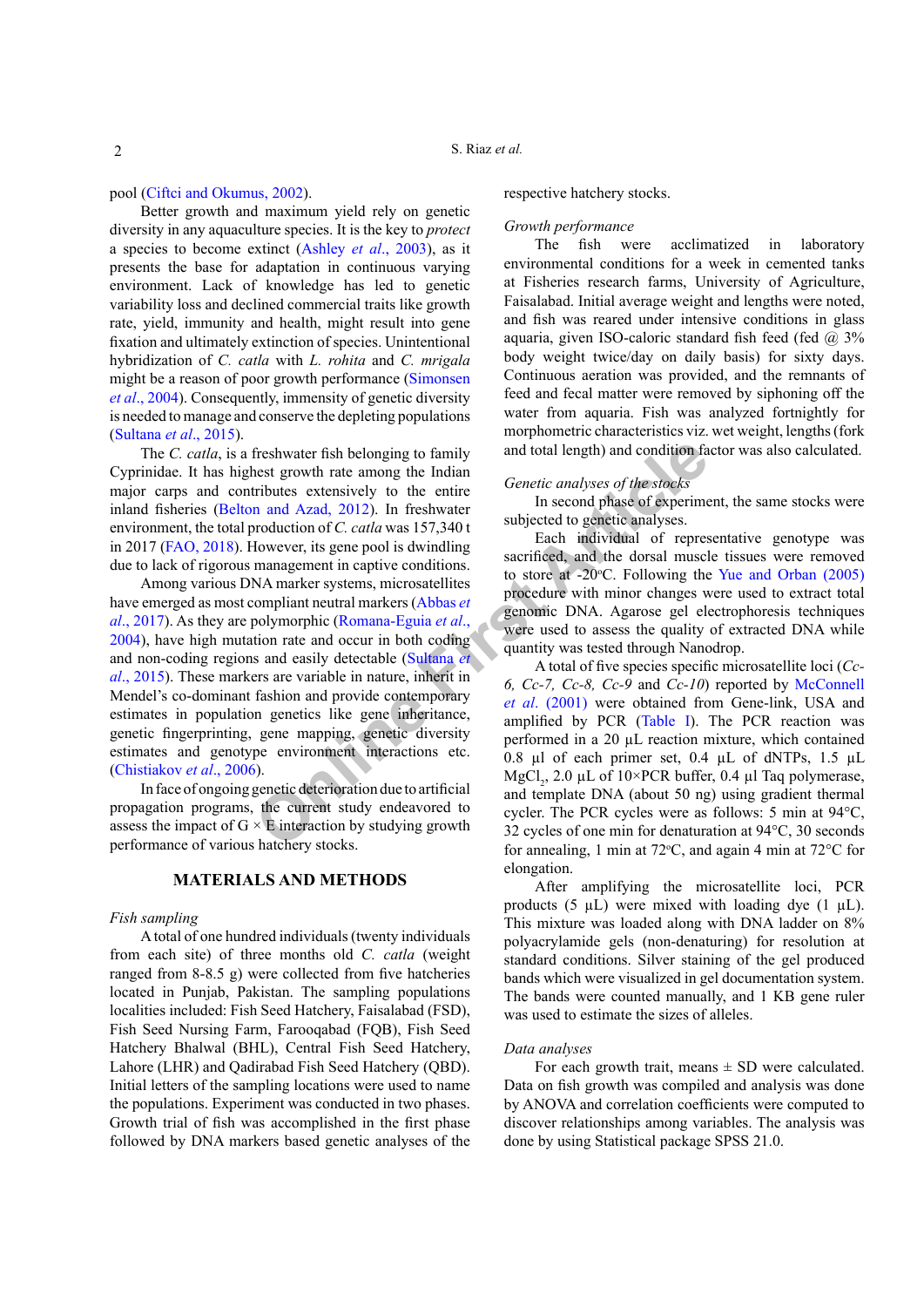|                | S. no. Locus    | Repeat sequence                                         |          | GenBank accession No. Primer sequence $(5'–3')$            |    | $ToC$ Allele size (bp) |
|----------------|-----------------|---------------------------------------------------------|----------|------------------------------------------------------------|----|------------------------|
| 1              | Ce <sub>6</sub> | $(TG)_{13}$ (ATGT) <sub>3</sub><br>$(ATT)$ <sub>0</sub> | AJ294954 | ATTTGAGGTTAAAGGTTAAAAAG<br>AAGAACTCTAAATGATGCCAG           | 48 | 180-121<br>(180)       |
| $\mathcal{L}$  | $Cc$ 7          | $(GT)_{21}$                                             | AJ294955 | <b>CACTCTGTGCCTAGACCTCG</b><br><b>CTGGAGTTTAAGCCCTGTTC</b> | 55 | 137-159<br>(157)       |
| $\mathcal{E}$  | $Cc$ 8          | $(CA)_{17}$                                             | AJ294956 | <b>GAGTGACATTTTCATTTATT</b><br>ACACTCAGGAATGAGCAG          | 48 | 101-111<br>(105)       |
| $\overline{4}$ | Cc9             | $(AC)_{13}$                                             | AJ294957 | F-TCACATGGGAACAACAAACC<br>R-CCGCCGCTTACCCATCAC             | 55 | 207-203<br>(211)       |
|                | Cc10            | (GTTT)                                                  | AJ294958 | GTGAGCAGAAGAGACTG<br>AGTTTTTGAACAGTGAGTG                   | 48 | 63-71<br>(71)          |

<span id="page-2-0"></span>**Table I. Characteristics of** *C. catla* **specific microsatellite loci.**

Where; F and R represents forward and reverse; N is # of alleles; Ta, annealing temperature.

FSTAT ver. 2.9.3.2 (Goudet, 2002) was used to find the genetic constitution of stocks i.e. allele frequency and richness  $(A)$ , observed and expected heterozygosity. The departure from *HWE* across every locus was found out by implementing the Markov-chain random by GENEPOP ver. 4.2 ([Raymond and Rousset, 1995\)](#page-6-12). The significance of *HWE* test was assessed by an adjusted alpha using the sequential Bonferroni correction (Rice, 1989).

 $F_{IS}$  was estimated for each hatchery stock at every locus by applying F-statistics (Weir and Cockerham, 1984) using FSTAT ver. 2.9.3.2 (Goudet, 2002). Differentiation (F*ST*) was described by Weir and Cockerham (1984) for the comparisons between stocks. UPGMA dendrogram based on [Nei's \(1972\)](#page-6-15) unbiased distance was made using TFPGA ver. 1.3 software.

# **RESULTS**

#### *Growth performance*

Mean  $\pm$  SD of body wet weight (g), fork and total lengths (mm) and condition factor at harvest are depicted in [Table II](#page-2-1). Body weight and lengths of FQB were significantly higher than other genotypes at *P*<0.05. Growth performance measured in terms of wet weight, fork and total length increase was in the following order: FQB>LHR>BHL>FSD>QBD ([Table II\)](#page-2-1) ([Fig. 1](#page-3-0)). These results on growth evaluation indicated that fish of FQB performed maximum while that of QBD performed minimum.

Data on condition factor (K) of fish was computed after every fortnight. The values of K varied significantly among five populations for this study period. Analysis of variance exhibited statistically highly significant differences among different genotypes at *P*<0.01 for fish weight, fork and total length increase and condition factor. The survival rate was 100% and it was not significantly different at *P*>0.05 for all genotypes.

# *Genetic diversity*

EXELL TREATIVE THE TONGING THE TONGING THE TOWARD And to the same of the same of the same of the same of the same of the same of the same of the same of the same of the same of the same of the same of the same of the same Among five selected genotypes, all the observed alleles present at five microsatellite loci, were found polymorphic. The value of *Na* ranged from 2 to 5, with an average allelic value of 3.2. The observed allelic diversity values were lowest (2.8) in QBD genotype whereas the values were highest for FQB (3.6) ([Table III](#page-4-0)). Differences in *Na* and allelic size were observed at a locus in the present work and the data described earlier for *C. catla* [\(Table III](#page-4-0)). The allelic size fluctuated from 140-250 bp at all loci in every genotype. *H*<sub>o</sub> varied from 0.4887 at locus (*Cc-6*) to 0.7537 at *Cc*-9. At all the loci, the average  $H_0$  and  $H_e$  was 0.6536 and 0.6684, respectively. The most heterozygote deficient genotype was QBD while the patterns of heterozygosity were highly pronounced in FQB genotype. Heterozygosity level was moderate at every locus, in the studied genotypes of *C. catla*, [\(Table III](#page-4-0)). The inbreeding coefficient  $(F_{I<sub>S</sub>})$  executed for every locus revealed a loss of heterozygosity. The average values of  $F_{IS}$  ranged from 0.1183 to 0.1288.

<span id="page-2-1"></span>**Table II. Growth parameters of** *C. catla* **measured at final harvest.**

| Popu-<br>lations | <b>Body</b><br>weight $(g)$ | <b>Fork length</b><br>(mm) | <b>Total length</b><br>(mm) | Condition<br>factor $(K)$ |
|------------------|-----------------------------|----------------------------|-----------------------------|---------------------------|
| LHR              | $18.4 \pm 0.10$             | $97.0 \pm 0.3$             | $107.1 \pm 0.10$            | $2.01 \pm 0.01$           |
| FOB              | $21.4 \pm 0.20$             | $103.2 \pm 0.20$           | $113.8 \pm 0.10$            | $1.94 \pm 0.03$           |
| FSD              | $18.0 \pm 0.20$             | $99.0 \pm 0.20$            | $109.0 \pm 0.10$            | $1.85 \pm 0.01$           |
| BHL              | $18.0 \pm 0.20$             | $101.2 \pm 0.10$           | $111.0 \pm 0.10$            | $1.92 \pm 0.01$           |
| OBD              | $16.2 \pm 0.10$             | $96.0 \pm 0.20$            | $102.0 \pm 0.20$            | $1.83 \pm 0.01$           |

LHR, Central Fish Seed Hatchery, Lahore; FQB, Fish Seed Nursing Farm, Farooqabad; FSD, Fish Seed Hatchery, Faisalabad; BHL, Fish Seed Hatchery Bhalwal; QBD, Qadirabad Fish Seed Hatchery.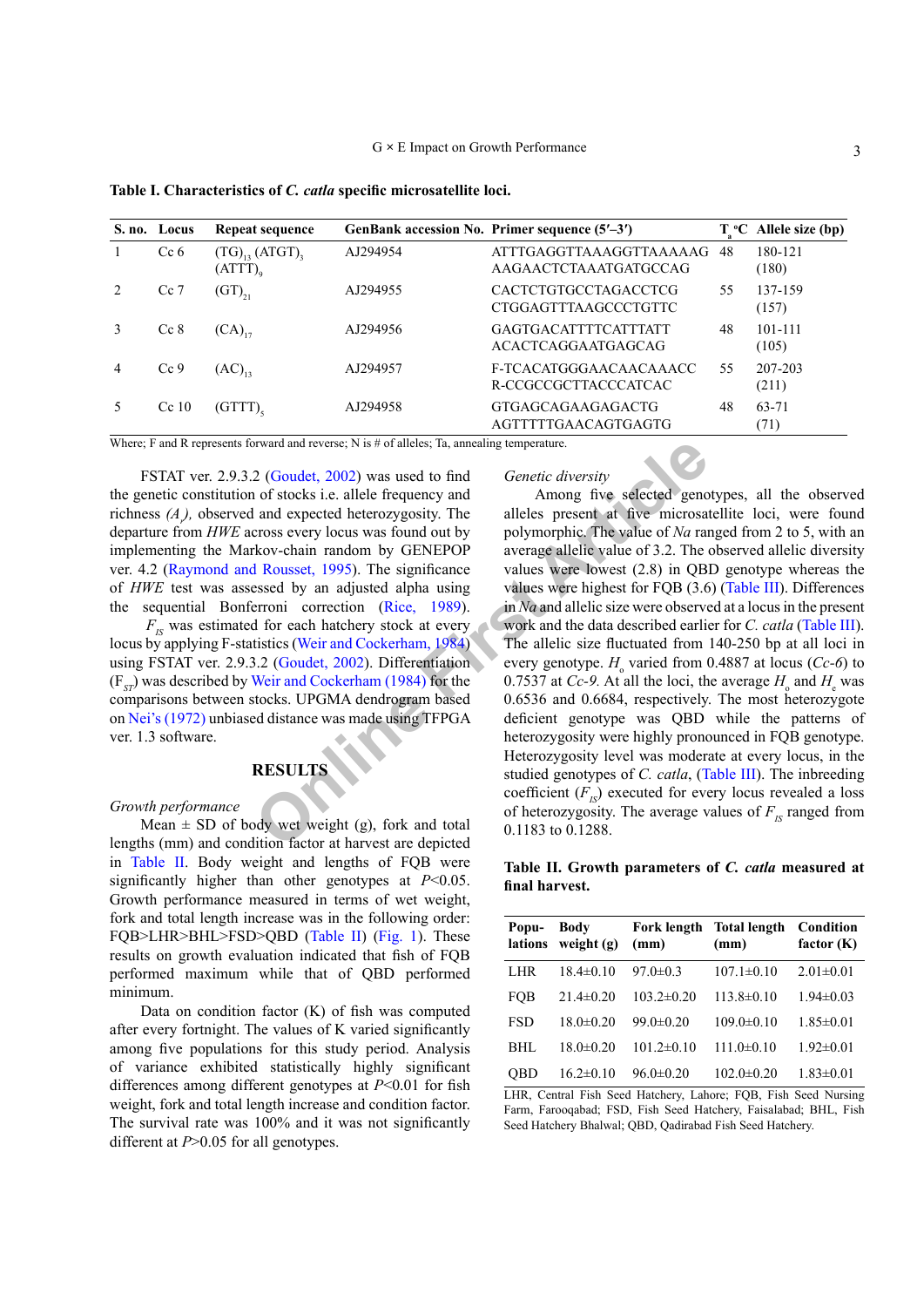## *Population genetic structure*

Pair-wise comparison of  $F_{ST}$  values confirmed that all the populations (genotypes) were not homogenous. The minimum differentiation was observed between LHR-FQB genotype pair (0.0137) while much higher divergence was found for FQB-QBD (0.0788). The higher differentiation in FQB-QBD genotype pair indicated minimum gene flow. On the other hand, LHR-FQB pair confirmed an ongoing gene flow between them. Genetic distance calculated among pair of genotypes was significant  $(P< 0.05)$  but exhibited variability in magnitude [\(Table IV](#page-4-1)).



<span id="page-3-0"></span>Fig. 1. Average weight gain among different hatchery populations of *C. catla*, observed fortnightly.

A total of 15 out of 25 tests significantly deviated from *HWE*. The locus *Cc-6* in FSD, *Cc-7* in QBD and *Cc-8* in FQB and *Cc-10* at BHL showed highly significant deviation (*P*˂0.05) from *HWE*. The genotypes of LHR and BHL departed from *HWE* by four and two microsatellite loci, respectively. On the other hand, FSD, QBD and FQB deviated from HWE by three microsatellite loci.

UPGMA dendrogram based on [Nei's Genetic](#page-6-15) [Distance \(1972\),](#page-6-15) illustrated the underlying differentiation of genotypes. The analysis revealed two major clusters containing LHR, FQB, FSD and BHL in one cluster while genotype QBD in second cluster and further divides into sub-clusters ([Fig. 2\)](#page-3-1). The clustering pattern clearly demonstrates that genotypes clustered according to their present geographical configuration.

#### *Genotype-environment interaction*

Genetically diverse fish is more productive, adaptable and vigorous. In the given circumstances, fish genotypes of different origin express their phenotypic potential with respect to their genetic makeup. It was revealed that individuals from FQB genotype were genetically more diverse (lowest  $F_{IS}$  and highest  $H_o$ ) expressed maximum

growth in terms of weight gain (13.2 g). While organisms of QBD genotype were genetically least diverse (highest  $F_{IS}$  and lowest  $H_o$ ) showing lowest growth in terms of weight gain  $(8 g)$  ([Fig. 3\)](#page-3-2).



<span id="page-3-1"></span>Fig. 2. The UPGMA dendrogram representing genetic relatedness between five *C. catla* genotypes.



<span id="page-3-2"></span>Fig. 3. Genetic diversity in terms of  $F_{IS}(A)$  and  $H_o(B)$  and growth in terms of weight gain (g) revealed impact of  $G \times E$ interaction.

# **DISCUSSION**

Several studies on growth performance and genetic status of *Catla catla* populations has been undertaken.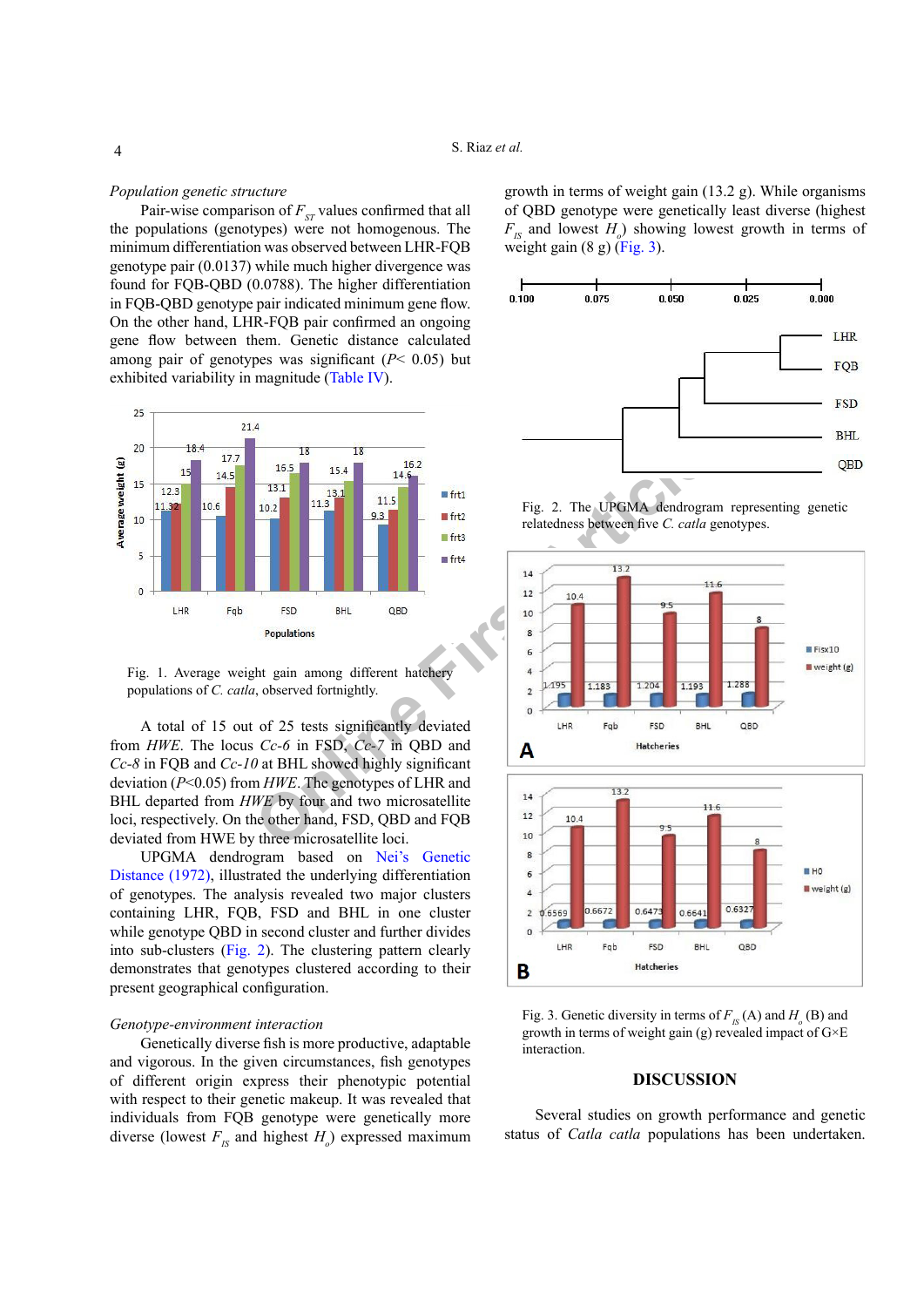Yet meticulous evaluation of growth performance of Catla carp in relation to its genetic structure has not been studied. Fisheries sector has suffered a dramatic turn-down in Pakistan due to poor culture conditions and low quality of fish seed. Lack of resources and technical knowledge on genetic status of fish stocks has caused genetic degradation in numerous fish hatcheries. In face of shrinking fish yield, the impact of  $G \times E$  on growth performance of hatchery produced *C. catla* was assessed in the present study.

<span id="page-4-0"></span>**Table III. Genetic diversity parameters for** *C. catla* **populations at five microsatellite loci.**

| Popu-Pa-<br>lations ram- | eters                           | $Cc-6$ | $Ce-7$ | $Cc-8$                      | $Cc-9$                                    | $Cc-10$       | Aver-<br>age | into genetic diversity loss which<br>rate of inbreeding depression lea<br>population's extinction (Hayer et |            |            |              |  |
|--------------------------|---------------------------------|--------|--------|-----------------------------|-------------------------------------------|---------------|--------------|-------------------------------------------------------------------------------------------------------------|------------|------------|--------------|--|
| <b>LHR</b>               | $N_a$                           | 2      | 2      | 4                           | 4                                         | 5             | 3.4          |                                                                                                             |            |            |              |  |
|                          | $A_{r}$                         | 2.00   | 2.00   | 4.00                        | 4.00                                      | 5.00          | 3.40         | Table IV. Measures of geneti                                                                                |            |            |              |  |
|                          | $H_{\scriptscriptstyle{o}}$     |        |        |                             | 0.4950 0.6350 0.7258 0.7537               | 0.6750        | 0.6569       | diagonal) and geographic d                                                                                  |            |            |              |  |
|                          | $H_{\scriptscriptstyle\circ}$   |        |        | 0.5077 0.6513 0.7454 0.7731 |                                           | 0.6923        | 0.6739       | diagonal) between five populati                                                                             |            |            |              |  |
|                          | $F_{IS}$                        |        |        |                             | 0.2877 0.1408 0.0388 0.0493               | 0.0811        | 0.1195       |                                                                                                             |            |            |              |  |
| FQB                      | $N_a$                           | 2      | 3      | 4                           | 4                                         | 5             | 3.6          | Population                                                                                                  | <b>LHR</b> | <b>FQB</b> | $F^{\prime}$ |  |
|                          | $A_{r}$                         | 2.00   | 3.00   | 4.00                        | 4.00                                      | 5.00          | 3.60         | LHR-                                                                                                        |            | 0.0137     | 0.0          |  |
|                          | $H_{\scriptscriptstyle o}$      |        |        | 0.4887 0.6400 0.7313 0.7413 |                                           | 0.7350        | 0.6672       | FQB                                                                                                         | 73.9       |            | 0.0          |  |
|                          | $H_{\scriptscriptstyle\rho}$    |        |        |                             | 0.5013 0.6564 0.7511 0.7603               | 0.7538 0.6845 |              | <b>FSD</b>                                                                                                  | 184        | 93.4       |              |  |
|                          | $F_{\rm \scriptscriptstyle IS}$ |        |        |                             | 0.2812 0.1400 0.0373 0.0499               | 0.0833 0.1183 |              | <b>BHL</b>                                                                                                  | 194.4      | 134.0      | 14           |  |
| <b>FSD</b>               | $N_a$                           | 2      | 2      | 3                           | 4                                         | 5             | 3.2          | <b>OBD</b>                                                                                                  | 198.0      | 143.0      | 14           |  |
|                          | $A_{r}$                         | 2.00   | 2.00   | 3.00                        | 4.00                                      | 5.00          | 3.60         | For population abbreviation, see Table II.                                                                  |            |            |              |  |
|                          | $H_{\scriptscriptstyle{o}}$     |        |        |                             | 0.4950 0.6287 0.6939 0.6862               | 0.6788 0.6473 |              |                                                                                                             |            |            |              |  |
|                          | $H_{\scriptscriptstyle\circ}$   |        |        |                             | 0.5077 0.6449 0.7127 0.7038 0.6962 0.6530 |               |              | <i>Genetic structure</i>                                                                                    |            |            |              |  |
|                          | $F_{\rm \scriptscriptstyle IS}$ |        |        |                             | 0.2901 0.1399 0.0380 0.0511               | 0.0832        | 0.1204       | Significant genetic different<br>screening microsatellite loci in                                           |            |            |              |  |
| <b>BHL</b>               | $N_a$                           | 2      | 3      | $\overline{4}$              | $\mathcal{F}$                             | 5             | 3.4          | C. catla. Generally, the $F_{ST}$ value                                                                     |            |            |              |  |
|                          | $A_{r}$                         | 2.00   | 3.00   | 4.00                        | 3.00                                      | 5.00          | 3.40         | indicates low genetic differen                                                                              |            |            |              |  |
|                          | $H_{\scriptscriptstyle o}$      |        |        | 0.4988 0.6537 0.7382 0.7312 |                                           | 0.6988        | 0.6641       | Pairwise comparison (60%) sh<br>differentiation $(P<0.001)$ indica                                          |            |            |              |  |
|                          | $H_{\scriptscriptstyle\rho}$    |        |        |                             | 0.5115 0.6714 0.7582 0.7500               | 0.7167 0.6815 |              |                                                                                                             |            |            |              |  |
|                          | $F_{\rm \scriptscriptstyle IS}$ |        |        |                             | 0.2881 0.1410 0.0378 0.0515               | 0.0799        | 0.1193       | due to fisheries management n                                                                               |            |            |              |  |
| QBD                      | $N_a$                           | 2      | 3      | 4                           | 3                                         | 2             | 2.8          | genotypes pairs (40%) of $F_{ST}$ va                                                                        |            |            |              |  |
|                          | $A_{r}$                         | 2.00   | 3.00   | 4.00                        | 3.00                                      | 2.00          | 2.80         | genetic differentiation ( $P<0.005$ ).                                                                      |            |            |              |  |
|                          | $H_{\circ}$                     |        |        | 0.5000 0.6607 0.6938 0.5942 |                                           | 0.7150        | 0.6327       | showed minimum genetic differ                                                                               |            |            |              |  |
|                          | $H_{\scriptscriptstyle\circ}$   |        |        |                             | 0.5128 0.6785 0.7115 0.6102               | 0.7333        | 0.6492       | due to same origin of parental                                                                              |            |            |              |  |
|                          | $F_{\rm \scriptscriptstyle IS}$ |        |        |                             | 0.3301 0.1414 0.0400 0.0500 0.0825 0.1288 |               |              | Maximum genetic differentiatio<br>OBD genotype particularly from                                            |            |            |              |  |

For population abbreviation, see [Table II](#page-2-1).

## *Genetic diversity*

All the five selected loci were found to be polymorphic in all the five genotypes. Moderate level of allelic diversity was found in all the *C. catla* genotypes. The reasons behind limited allelic diversity are the founders and bottleneck effect because managers in hatcheries have limited stock of brooders with poor genetic management [\(Wang](#page-6-16) *et al*.,

[2008\)](#page-6-16). Loss of allelic diversity has also been reported by [Alam and Islam \(2005\);](#page-5-0) [Ahmed and Abbas \(2018\)](#page-5-4) in hatchery stocks of *C. catla* and Nazish *et al*[. \(2018\)](#page-6-17) in hatchery populations of Silver Carp. The lower values of *Ho* in this study might result of inbreeding depression and negative selection in the process of hatchery propagation plans (Zhou *et al.*, 2011). The maximum value of  $F_{IS}$  was of the QBD, followed by FSD, BHL, LHR and FQB stocks respectively. Various studies on Cyprinids confirmed inbreeding depression in hatcheries [\(Sultana](#page-6-3) *et al*., [2015;](#page-6-3) [Nazish](#page-6-17) *et al*., 2018; [Ahmed and Abbas, 2018\)](#page-5-4). The influence of geographical isolation with no exchange of brooders in relatively small populations might results into genetic diversity loss which in turn enhances the rate of inbreeding depression leading to increased risk of population's extinction (Hayer *et al*., 2014).

<span id="page-4-1"></span>**Table IV. Measures of genetic distance (D) (above diagonal) and geographic distance (Km) (below diagonal) between five populations of** *C. catla.*

| <b>Population</b> | <b>LHR</b> | <b>FOB</b> | <b>FSD</b> | <b>BHL</b> | <b>OBD</b> |
|-------------------|------------|------------|------------|------------|------------|
| LHR.              |            | 0.0137     | 0.0345     | 0.0392     | 0.0772     |
| <b>FOB</b>        | 73.9       |            | 0.0427     | 0.0451     | 0.0788     |
| <b>FSD</b>        | 184        | 93.4       |            | 0.0598     | 0.0586     |
| BHL               | 1944       | 134.0      | 141        |            | 0.0498     |
| QBD               | 198.0      | 143.0      | 147.2      | 66.5       |            |

#### *Genetic structure*

Significant genetic differentiation was evinced by screening microsatellite loci in examined genotypes of *C. catla.* Generally, the  $F_{ST}$  values ranging from 0-0.05 indicates low genetic differentiation ([Wright, 1978](#page-6-19)). Pairwise comparison (60%) showed moderate genetic differentiation (*P*<0.001) indicating ongoing gene flow due to fisheries management mediation. However, the genotypes pairs (40%) of  $F_{ST}$  values specifies significant genetic differentiation (*P*<0.005). LHR and FQB genotypes showed minimum genetic differentiation that might be due to same origin of parental brood stock exchange. Maximum genetic differentiation was demonstrated by QBD genotype particularly from FQB and LHR. These results can be justified by demographic configuration of the samples. [Alam and Islam \(2005\)](#page-5-0) found significant  $F_{ST}$ values between Halda river and a hatchery population. Most of the examined loci in this study exhibited significant departure from HWE. The heterozygote deficit may emerge through increased levels of inbreeding, nonrandom sampling, selection against heterozygotes, fishing pressure and the occurrence of null alleles [\(Hansen](#page-6-20) *et*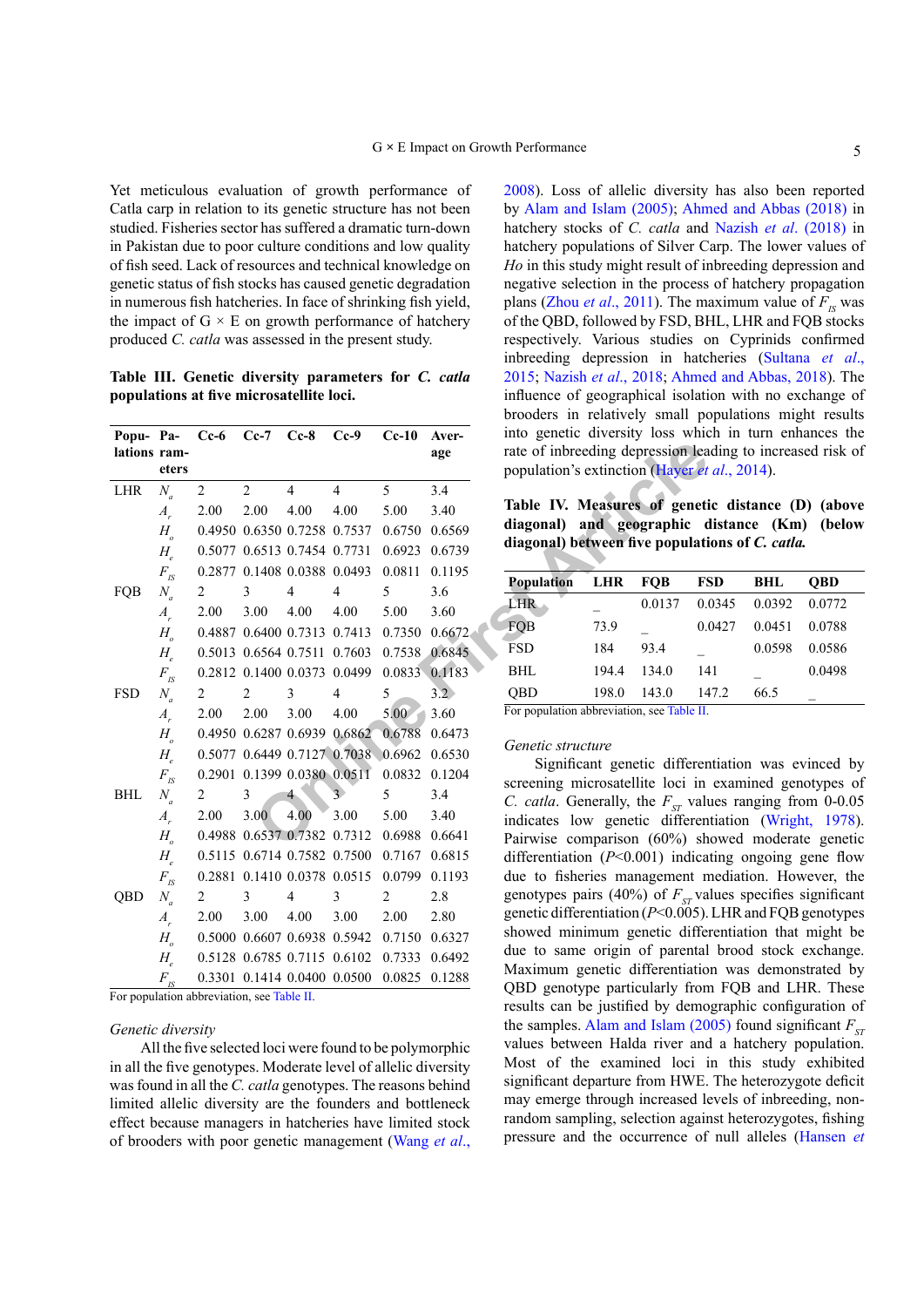*al*[., 2006;](#page-6-20) Abbas *et al*[., 2010\)](#page-5-5). Pairwise genetic distances (*D*) were pronounced between genotypes which were geologically distant and vice versa. This is in accordance with population genetics theory which states that limited gene flow might result into divergence of populations [\(Zattara and Premoli, 2005\)](#page-6-21). The UPGMA dendrogram clustering pattern reveals the genetic relationship. Two major clusters evidently followed geographical patterns of distribution: QBD in one cluster while remaining all the genotypes (LHR, FQB, FSD and BHL) in second cluster. Clustering within group can be explained because of common origin of brood stock or gene flow through human mediation while divergence between distantly related genotypes is due to restricted gene flow.

# *G × E interaction*

G x E interaction is when two different genotypes respond differently to environmental parameters in different ways (Davies *et al*., 2012). In this experiment, different hatchery stocks (genotypes) were reared under same culture condition; the studied traits of growth performance corresponded to their genetic structure.

1167-1177.<br>
Abbas, K., Zhou, X., Li, Y., Ga<br>
to environmental parameters in<br>
set al., 2012). In this experiment,<br>
set al., 2012). In this experiment,<br>
(Cyprimidae) in the Yangt<br>
state (genotypes) were reared under<br>
Fig. 1, The genetic variability quantified in this experiment (high heterozygosity and lowest inbreeding) is in the following order FQB>LHR>BHL>FSD>QBD. Growth performance (increase in weight and lengths) of the populations is also in aforementioned order. These results came up to confirmation that individuals of FQB genotype represented maximum growth owing to the genetic superiority of FQB (highest value of  $H_0$  and lowest value of F<sub>IS</sub>) as compared to other populations. On the other hand, individuals of QBD genotype emerged as lowest growth performers due to least genetic variability. The results previously reported by Muiocha *et al*., (2017) on growth performance and genetic variability of two populations of *Clarias macrocephalus*, reinforce the present findings. The varied performance of the genotypes is due to difference in genetic background [\(Besnier](#page-5-6) *et al*., 2011; [Bisckei](#page-5-7) *et al*., [2014\)](#page-5-7).

# **CONCLUSION**

The results of this study deduced that genetic diversity is essential to get maximum production from any aquaculture species. In face of reduction in catla yield, management programmes are the need of hour to avoid genetic deterioration of hatchery-produced seed. The escalating environmental apprehension, demands growth performance monitoring and divulgence of genetic structure on an immense geographical scale by employing polymorphic markers in order to assess the impact of G×E on growth performance of *C. catla*.

#### **ACKNOWLEDGEMENT**

The authors feel indebted to Zeenat Rubab, PhD scholar for her valuable suggestions and inputs while preparing the manuscript.

*Statement of conflict of interest*

The authors have declared no conflict of interest.

#### **REFERENCES**

- <span id="page-5-3"></span>Abbas, K., Zhou, X. and Wang, W., 2017. Microsatellite markers reveal genetic differentiation of Chinese Dojo Loach *Misgurnus anguillicaudatus* in the Yangtze River basin. *Turk. J. Fish. aquat. Sci.*, **17:** 1167-1177.
- <span id="page-5-5"></span>Abbas, K., Zhou, X., Li, Y., Gao, Z. and Wang, W., 2010. Microsatellite diversity and population genetic structure of Yellowcheek, *Elopichthys bambusa* (Cyprinidae) in the Yangtze River. *Biochem. Syst. Ecol.*, **38:** 806-812. [https://doi.org/10.1016/j.](https://doi.org/10.1016/j.bse.2010.08.003) bse.2010.08.003
- <span id="page-5-4"></span>Ahmed, T. and Abbas, K., 2018. Patterns of genetic variability in natural and hatchery populations of *Catla catla* based on microsatellite DNA markers. *Pak. J. agric. Sci.***, 55**: 929-939.
- <span id="page-5-0"></span>Alam, M.S. and Islam, M.S., 2005. Population genetic structure of *Catla catla* (Hamilton) revealed by microsatellite DNA markers. *Aquaculture*, **246**: 151-160. [https://doi.org/10.1016/j.](https://doi.org/10.1016/j.aquaculture.2005.02.012) aquaculture.2005.02.012
- Ashley, M.V., Willson, M.F., Pergams, O.R.W., O'Dowd, D.J., Gende, S.M. and Brown, J.S., 2003. Evolutionarily enlightened management. *Biol. Conserv.,* **111:** 115-123. [https://doi.org/10.1016/](https://doi.org/10.1016/S0006-3207(02)00279-3) S0006-3207(02)00279-3
- <span id="page-5-2"></span>Belton, B. and Azad, A., 2012. The characteristics and status of pond *aquaculture* in Bangladesh. *Aquaculture*, **358-359:** 196-204. [https://doi.](https://doi.org/10.1016/j.aquaculture.2012.07.002) [org/10.1016/j.aquaculture.2012.07.002](https://doi.org/10.1016/j.aquaculture.2012.07.002)
- <span id="page-5-6"></span>Besnier, F., Glover, K. and Skaala, O., 2011. Investigating in genetic change in wild population: Modelling gene flow from farm escapes. *Aquacult. Environ. Interact.*, **2:** 75-86. [https://doi.org/10.3354/](https://doi.org/10.3354/aei00032) [aei00032](https://doi.org/10.3354/aei00032)
- <span id="page-5-7"></span>Bicskei, B., Bron, J.E., Glover, K.A. and Taggart, J.B., 2014. A comparison of gene transcription profiles of domesticated and wild atlantic salmon (*Salmo salar* L) at early life stages, reared under controlled conditions. *BMC Genom.,* **15:** 884. [https://doi.](https://doi.org/10.1186/1471-2164-15-884) [org/10.1186/1471-2164-15-884](https://doi.org/10.1186/1471-2164-15-884)
- <span id="page-5-1"></span>Brown, C., Woolliams, J.A. and McAndrew, B.J., 2005. Factors influencing effective population size in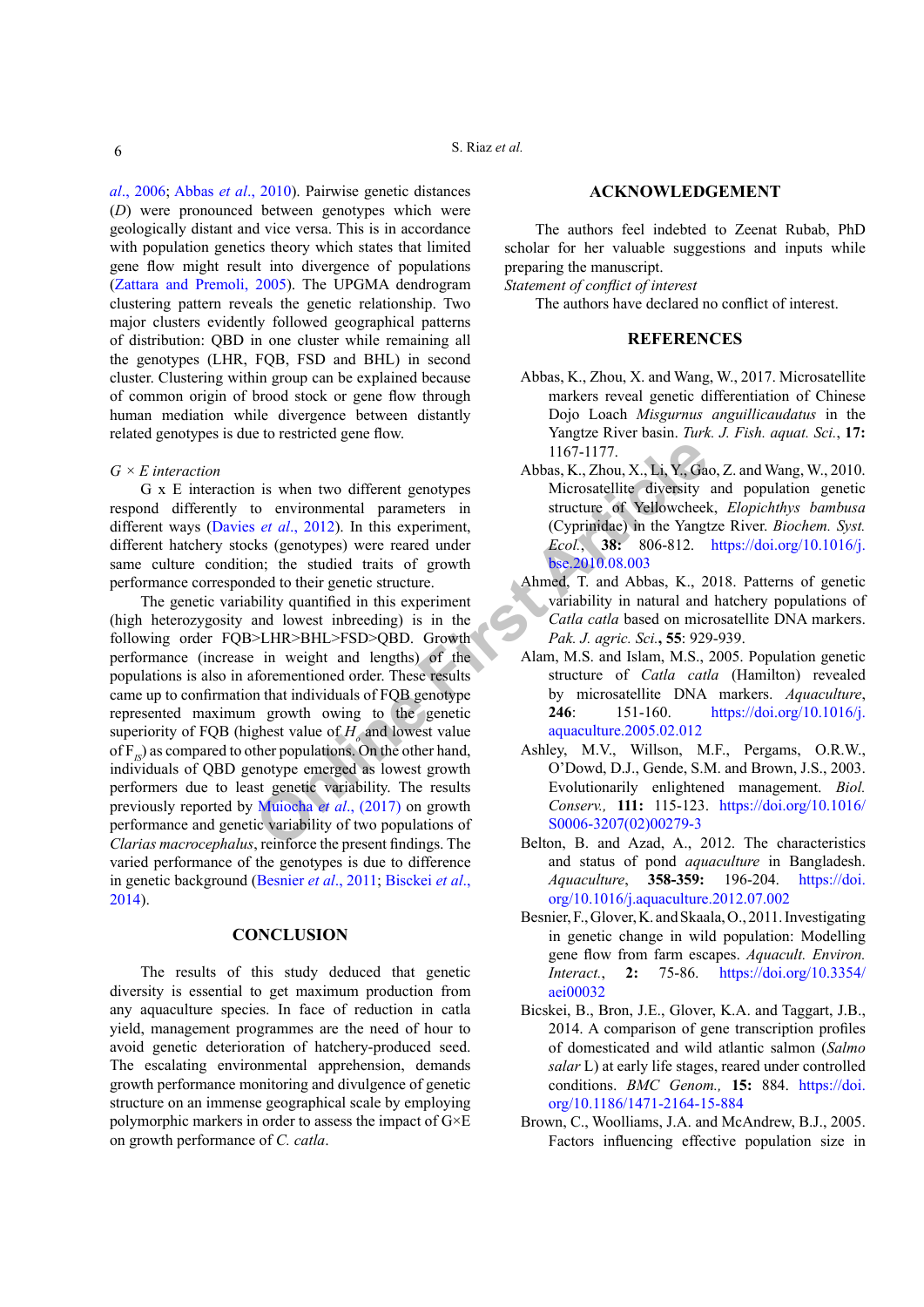commercial populations of gilthead seabream, *Sparus aurata***.** *Aquaculture,* **247**: 219-225. [https://](https://doi.org/10.1016/j.aquaculture.2005.02.002) [doi.org/10.1016/j.aquaculture.2005.02.002](https://doi.org/10.1016/j.aquaculture.2005.02.002)

- <span id="page-6-8"></span>Chistiakov, D.A., Hellemans, B. and Volckaert, F.A.M., 2006. Microsatellites and their genomic distribution, evolution, function and applications: A review with special reference to fish genetics. *Aquaculture*, **255:** 1-29. [https://doi.org/10.1016/j.](https://doi.org/10.1016/j.aquaculture.2005.11.031) [aquaculture.2005.11.031](https://doi.org/10.1016/j.aquaculture.2005.11.031)
- <span id="page-6-4"></span>Ciftci, Y. and Okumus, I., 2002. Fish population genetics and applications of molecular markers to fisheries and aquaculture: basic principles of fish population genetics. *Turk. J. Fish. aquat. Sci.,* **2**: 145-155.
- <span id="page-6-0"></span>Davies, N.B., Krebs, J.R. and West, S.A., 2012. *An introduction to behavioral ecology*. 4<sup>th</sup> edn. Oxford, UK.
- <span id="page-6-6"></span>FAO, 2018. *The state of world fisheries and aquaculture 2018. Meeting the sustainable development goals. Rome.* Licence: CC BY-NC-SA 3.0 IGO.
- <span id="page-6-11"></span>Goudet, J., 2002. *FSTAT Version 2.9.3.2, A program to estimate and test gene diversities and fixation indices*. Institute of Ecology, Lausanne, Switzerland.
- <span id="page-6-20"></span><span id="page-6-18"></span>Hansen, M.M., Simonsen, V., Mensberg, K.L.D., Sarder, M.R.I. and Alam, M.S., 2006. Loss of genetic variation in hatchery reared Indian major carp, *Catla catla*. *J. Fish Biol*., **69:** 229-241. https:// [doi.org/10.1111/j.1095-8649.2006.01285.x](https://doi.org/10.1111/j.1095-8649.2006.01285.x)
- Generation and Exercise of Ward Subsetted Articles (Note 1, [Fi](https://doi.org/10.1111/j.1095-8649.2006.01285.x)sh Biol. Asian Nile and red hybric from microsatellite and Article and Article CBY-NC-SA 3.0 IGO. The stationary and analysis, *Aquaculture*, 2.9.3.2, *A progra* Hayer, C.A., Breeggemann, J.J., Klumb, R.A., Graeb, B.D.S. and Bertrand K.N., 2014. Population characteristics of Bighead and Silver Carp on the northwestern front of their North American invasion. *Aquat. Invasions*, **9:** 289-303. https://doi. [org/10.3391/ai.2014.9.3.05](https://doi.org/10.3391/ai.2014.9.3.05)
- <span id="page-6-1"></span>Macbeth, G.M. and Wang, Y.G., 2014. Rapid assessment of genotype-by-environment interactions and heritability for growth rate in aquaculture species using in vitro fertilization and DNA tagging. *Aquaculture*, **434:** 397-402. [https://doi.](https://doi.org/10.1016/j.aquaculture.2014.08.026) [org/10.1016/j.aquaculture.2014.08.026](https://doi.org/10.1016/j.aquaculture.2014.08.026)
- <span id="page-6-10"></span>McConnell, S.K.J., Leamon, J., Skibsinski, D.O.F. and Mair, G.C., 2001. Microsatellite markers from Indian major carp species, *Catla catla*. *Mol. Ecol. Notes*, **1:** 115-116. [https://doi.org/10.1046/j.1471-](https://doi.org/10.1046/j.1471-8278.2000.00025.x) [8278.2000.00025.x](https://doi.org/10.1046/j.1471-8278.2000.00025.x)
- <span id="page-6-22"></span>Muiocha, D.A., Onming, S. and Na-Nakorn, U., 2017. Growth performance, genetic diversity and morphometric traits of an induced wild and hatchery population of *Clarias macrocephalus* Gunther, 1864. *J. Fish. Environ.,* **41:** 1-19.
- <span id="page-6-17"></span>Nazish, N., Abbas, K., Abdullah, S. and Zia, M.A., 2018. Microsatellite diversity and population structure of

*Hypophthalmicthys molitrix* in hatchery populations of Punjab. *Turk. J. Fish. aquat. Sci.,* **18:** 1113-1122*.*  [https://doi.org/10.4194/1303-2712-v18\\_9\\_10](https://doi.org/10.4194/1303-2712-v18_9_10)

- <span id="page-6-15"></span>Nei, M., 1972. Genetic distance between populations. *Am. Nat.,* **106:** 283-292. [https://doi.](https://doi.org/10.1086/282771) [org/10.1086/282771](https://doi.org/10.1086/282771)
- <span id="page-6-12"></span>Raymond, M. and Rousset, F., 1995. Genepop v. 1.2: Population genetics software for exact tests and ecumenicism. *J. Hered.,* **86:** 248-249. [https://doi.](https://doi.org/10.1093/oxfordjournals.jhered.a111573) [org/10.1093/oxfordjournals.jhered.a111573](https://doi.org/10.1093/oxfordjournals.jhered.a111573)
- <span id="page-6-13"></span>Rice, W.R., 1989. Analyzing tables of statistical tests. *Evolution*, **43:** 223-225. [https://doi.](https://doi.org/10.1111/j.1558-5646.1989.tb04220.x) [org/10.1111/j.1558-5646.1989.tb04220.x](https://doi.org/10.1111/j.1558-5646.1989.tb04220.x)
- <span id="page-6-7"></span>Romana-Eguia, M.R.R., Ikeda, M., Basiao, Z.U. and Taniguchi, N., 2004. Genetic diversity in farmers Asian Nile and red hybrid tilapia stocks evaluated from microsatellite and mitochondrial DNA analysis. *Aquaculture*, **236:** 131-150. [https://doi.](https://doi.org/10.1016/j.aquaculture.2004.01.026) [org/10.1016/j.aquaculture.2004.01.026](https://doi.org/10.1016/j.aquaculture.2004.01.026)
- <span id="page-6-5"></span>Simonsen, V., Hansen, M.M., Sarder, M.R.I. and Alam, M.S., 2004. High level of hybridization in three species of Indian major carps. *NAGA, World Fish Center Quart.,* **27**: 65-69. [http://aquaticcommons.](http://aquaticcommons.org/id/eprint/9504) org/id/eprint/9504
- <span id="page-6-16"></span><span id="page-6-3"></span><span id="page-6-2"></span>Sultana, F., Abbas, K., Zhou, X., Abdullah, S., Qadeer, I. and Hussnain, R., 2015. Microsatellite markers reveal genetic degradation in hatchery stocks of *Labeo rohita***.** *Pak. J. agric. Sci.,* **52**: 775-781. http://pakjas.com.pk/papers/2480
	- Thorpe, J.E., 2004. Life history response of fishes to culture. *J. Fish Biol.,* **65:** 263-285. [https://doi.](https://doi.org/10.1111/j.0022-1112.2004.00556.x) [org/10.1111/j.0022-1112.2004.00556.x](https://doi.org/10.1111/j.0022-1112.2004.00556.x)
	- Wang, C.Z., Liang, H.W., Zou, G.W., Luo, X.Z., Li, Z., Tian, H. and Hu, G.F., 2008. Genetic variation analysis of two Silver Carp populations in the middle and upper Yangtze River by microsatellite. *Hereditas* (*Bejing*), **10:** 1341-1348. [https://doi.](https://doi.org/10.3724/SP.J.1005.2008.01341) [org/10.3724/SP.J.1005.2008.01341](https://doi.org/10.3724/SP.J.1005.2008.01341)
	- Weir, B.S. and Cockerham, C.C., 1984. Estimating *F*-statistics for the analysis of population structure. *Evolution*, **38:** 1358-1370. [https://doi.](https://doi.org/10.2307/2408641) [org/10.2307/2408641](https://doi.org/10.2307/2408641)
	- Wright, S., 1978. *Evolution and genetics of populations*. Volume IV: *Variability within and among natural populations.* University of Chicago Press, Chicago, pp. 580.
	- Yue, G.H. and Orban, L., 2005. A simple and affordable method for high-throughput DNA extraction from animal tissues for polymerase chain reaction. *Electrophoresis*, **26:** 3081-3083. [https://doi.](https://doi.org/10.1002/elps.200410411) [org/10.1002/elps.200410411](https://doi.org/10.1002/elps.200410411)
- <span id="page-6-21"></span><span id="page-6-19"></span><span id="page-6-14"></span><span id="page-6-9"></span>Zattara, E.E. and Premoli, A.C., 2005. Genetic